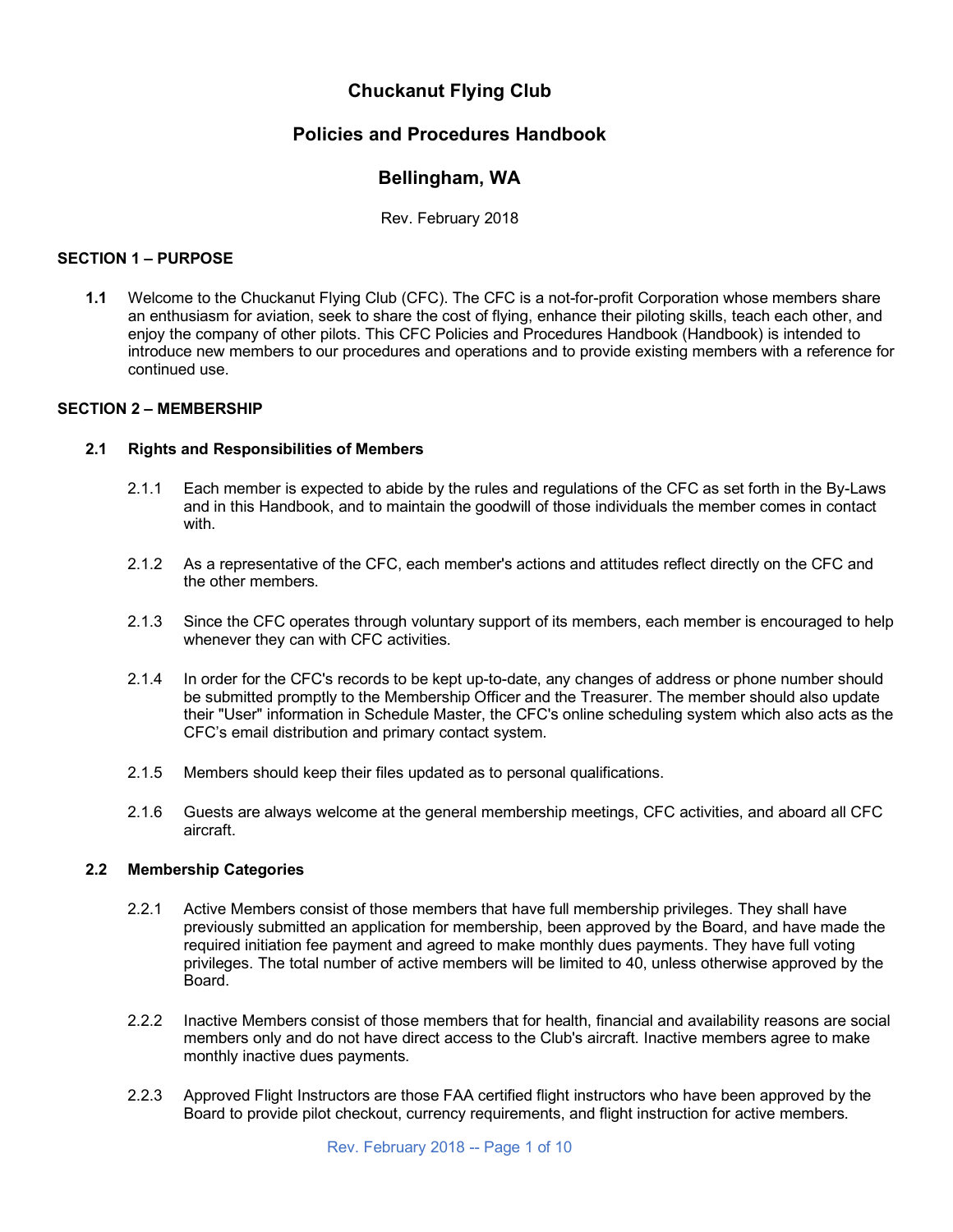# **2.3 Application for Membership**

- 2.3.1 Applicants for membership shall complete a CFC supplied application form, which can be obtained from the CFC's website (www.chuckanutflyingclub.com) or from the Membership Officer or any member of the Board.
- 2.3.2 A completed application along with the application fee (See Section 12, Club Rates and Fees) should be mailed to the CFC Treasurer or given to the Membership Officer or other Board Member. Application fees will be waived for dependents (21 years old and younger) and spouses of current active members.
- 2.3.3 The Board shall meet and vote on whether to approve the application during their next regularly scheduled meeting, through email communication, or as membership positions become available.
- 2.3.4 Applicants for instructor membership need to fill out the CFC member application, be sponsored by a CFC member, be checked out in all CFC planes by a Board member, then approved by the Board.

### **2.4 Member's Accounts**

- 2.4.1 The CFC operates on a pay-as-you-go basis.
- 2.4.2 It is expected that each member's account be paid in full at the end of each flight.
- 2.4.3 A \$25 per month assessment will be charged to active members with a 90 day past due debt of \$500 or more.
- 2.4.4 Any member owing the CFC more than 30 days in arrears will be considered grounded from further flying until the account is paid in full. If any member's account is more than 120 days in arrears, he/she will be notified by the Board and if payment is not made within 10 days will automatically have their membership canceled.
- 2.4.5 Flight violations or violations of good flying practices may result in suspension or expulsion, as determined by the Board, and described in the CFC By-Laws.

### **2.5 Resignation and Status Change**

- 2.5.1 Members must notify the Board of resignation from membership in the CFC. If notification is not received, monthly dues will continue to accrue.
- 2.5.2 Resignation from the CFC does not entitle a member to receive a refund of the application fee.
- 2,5,3 Upon Board discretion or member request, an individual may move from active status to inactive with an outstanding balance if a payment plan is established with the Treasurer.
- 2.5.4 In order for an Inactive Member to regain flying status, a written (email) request for reinstatement must be approved by the Board, the member's account must be current, and their minimum flying requirements must be met. Approval will depend upon availability of a roster position.

# **SECTION 3 – CLUB MANAGEMENT**

### **3.1 Governance**

3.1.1 The CFC is governed by the Board as defined in the CFC By-Laws. CFC members are expected to take their turn in CFC management.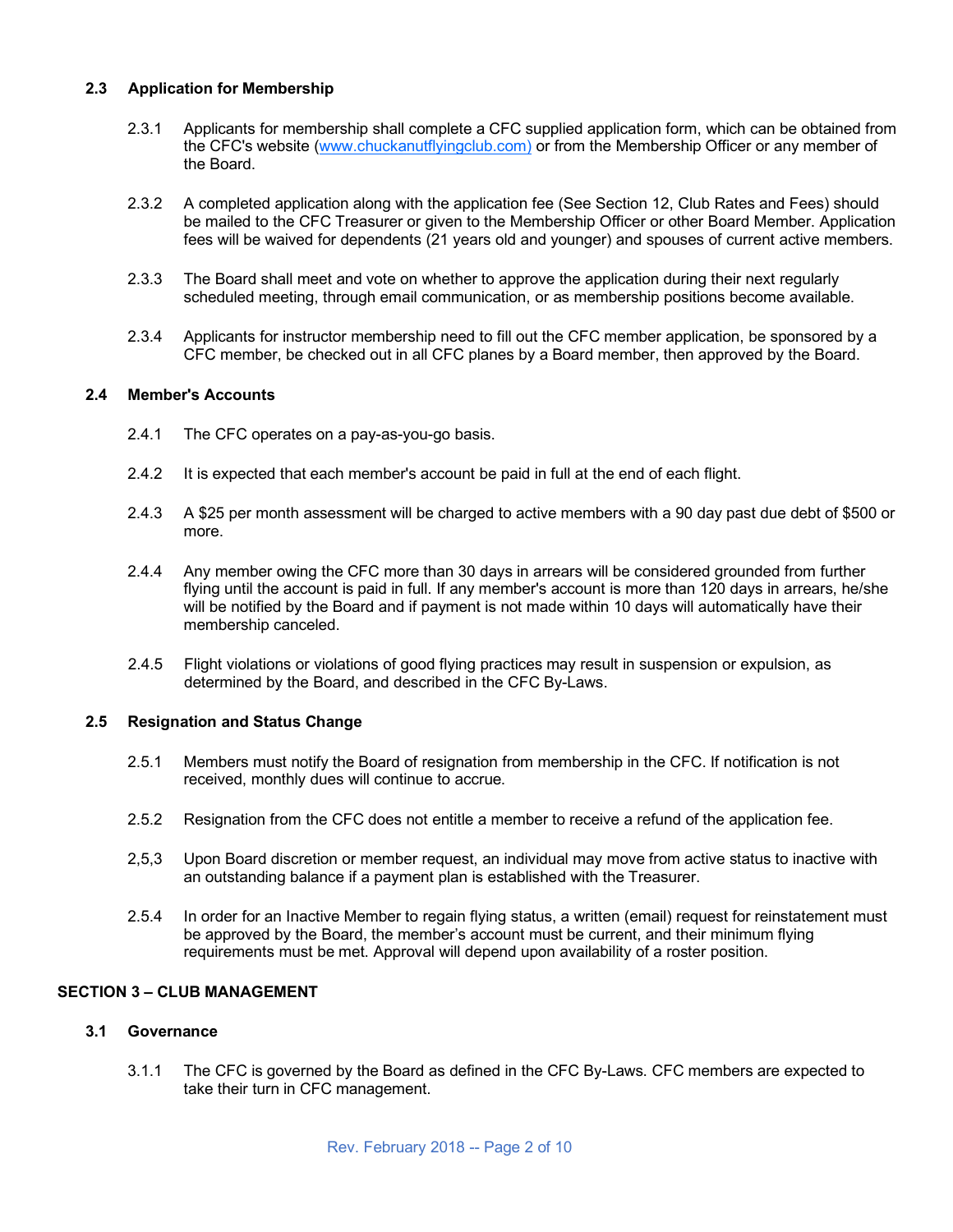# **3.2 Meeting Dates and Time**

- 3.2.1 The Board will designate times and places of all CFC meetings, and the Secretary will be responsible for notifying all members.
- 3.2.2 All members are strongly encouraged to attend general membership meetings to remain well acquainted with CFC issues and one another.

# **3.3 Officer Entitlements**

3.3.1 Officers of the CFC may receive entitlements for necessary services to the CFC. Changes in the Officers Entitlements shall be proposed by the Board and voted upon by majority vote by the general membership either by email or at the next membership meeting.

# **SECTION 4 – PILOT REQUIREMENTS**

# **4.1 Pilot License**

4.1.1 The right to pilot an aircraft owned or operated by the CFC shall be a privilege accorded only to active members of the CFC, other personnel approved by the Board to make required test flights, or prospective CFC members making a trial flight with an active CFC member acting as Pilot In Command. All members must hold at least a Private Pilot license or be a Student Pilot under the instruction of an CFC Approved Flight Instructor.

### **4.2 Medical Certificate**

- 4.2.1 Members must have a valid medical certificate to solo or act as pilot in command of any CFC aircraft.
- 4.2.2 Student pilots do not require a medical certificate/student license until they solo.

# **4.3 Pilot Check-out and Currency Requirements**

- 4.3.1 Each CFC member must be checked out by a CFC Approved Flight Instructor for each type of CFC aircraft they intend to fly.
	- 4.3.1.1 The initial check-out will include aircraft familiarization (worksheet information), practice areas area locations, local reporting points, and flight maneuvers as the CFC Approved Flight Instructor considers necessary.
	- 4.3.1.2 The CFC requires 5 hours in Type for high performance aircraft (i.e. C-182) for 100 hour plus total-time pilots and 10 hours in Type for members who have less than 100 hours total-time.
- 4.3.2 The CFC requires an FAA defined Flight Review to be completed every 24 calendar months.
- 4.3.3 Copies of the initial examination for new members, medical examination, and Flight Review shall be made a part of each member's CFC records.
- 4.3.4 Pilots with an extended period of flying inactivity (6 months or more) shall require a check flight by a CFC Approved Flight Instructor.
- Rev. February 2018 -- Page 3 of 10 4.3.5 All members who fly CFC aircraft must maintain a pilot's logbook to verify all flight time and to bear evidence as to the individual currency and capability to operate various types of aircraft.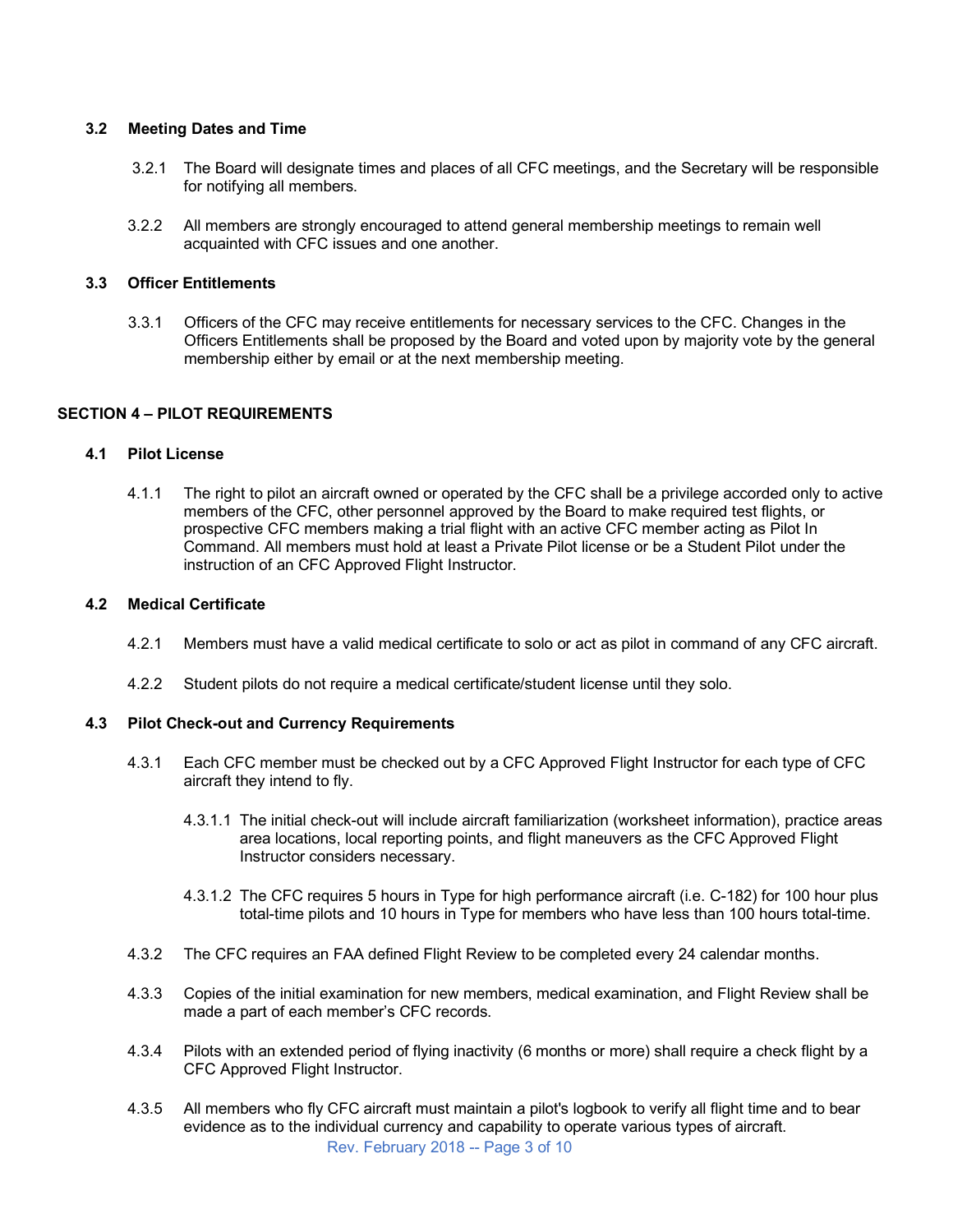- 4.3.6 Should any member of the CFC be involved in an aviation incident, whether the aircraft involved is operated by the CFC or not, that pilot shall notify the Safety Officer and be subject to a flight check by a CFC approved flight instructor before operating any CFC equipment.
- 4.3.7 Approved flight instructors have the authority to refuse flight permission based on the results of any flight check.
- 4.3.8 Active members are encouraged to fly CFC aircraft a minimum of twelve (12) hours a year.

# **SECTION 5 – STUDENT PILOTS**

# **5.1 CFC Regulations**

5.1.1 Members holding current Student Pilot Certificates may fly the CFC aircraft only if under the supervision of a CFC Approved Flight Instructor, and shall observe the regulations imposed by the FAA.

# **5.2 Solo Flights**

- 5.2.1 No student pilot shall be permitted to fly solo in CFC aircraft until a CFC Approved Flight Instructor has certified as to their capacity to fly that make and model of aircraft by individual log book endorsement.
- 5.2.2 No student shall be permitted to make solo cross-country flight until they have logged at least five (5) hours of solo time, three (3) hours of dual cross-country time and secured an appropriate student certificate and log book endorsement from a CFC Approved Flight Instructor who considers the student competent to fly cross-country.
- 5.2.3 Student pilots logging less than three (3) solo landings or one (1) hour of solo flight within the preceding thirty (30) calendar days will be required to pass a check flight.
- 5.2.4 Student pilots must obtain approval by a CFC Approved Flight Instructor prior to flying solo at night.

### **5.3 Log Book Endorsement**

- 5.3.1 Student pilots must be properly checked-out and have received a log book endorsement from a CFC Approved Flight Instructor before being permitted to fly any CFC aircraft.
- 5.3.2 The CFC recommends that Student pilots take check rides with another CFC Approved Flight Instructor (other than their primary instructor) prior to their FAA check ride.

# **SECTION 6 – CONTINUING PILOT EDUCATION**

### **6.1 Encouragement**

6.1.1 All CFC members possessing a pilot certificate are encouraged to attend at least two Continuing Education Classes or complete two on-line FAA Wings programs each year. Certificates of completion should be submitted to the Safety Officer.

# **SECTION 7 – OPERATIONS AND RULES OF FLIGHT**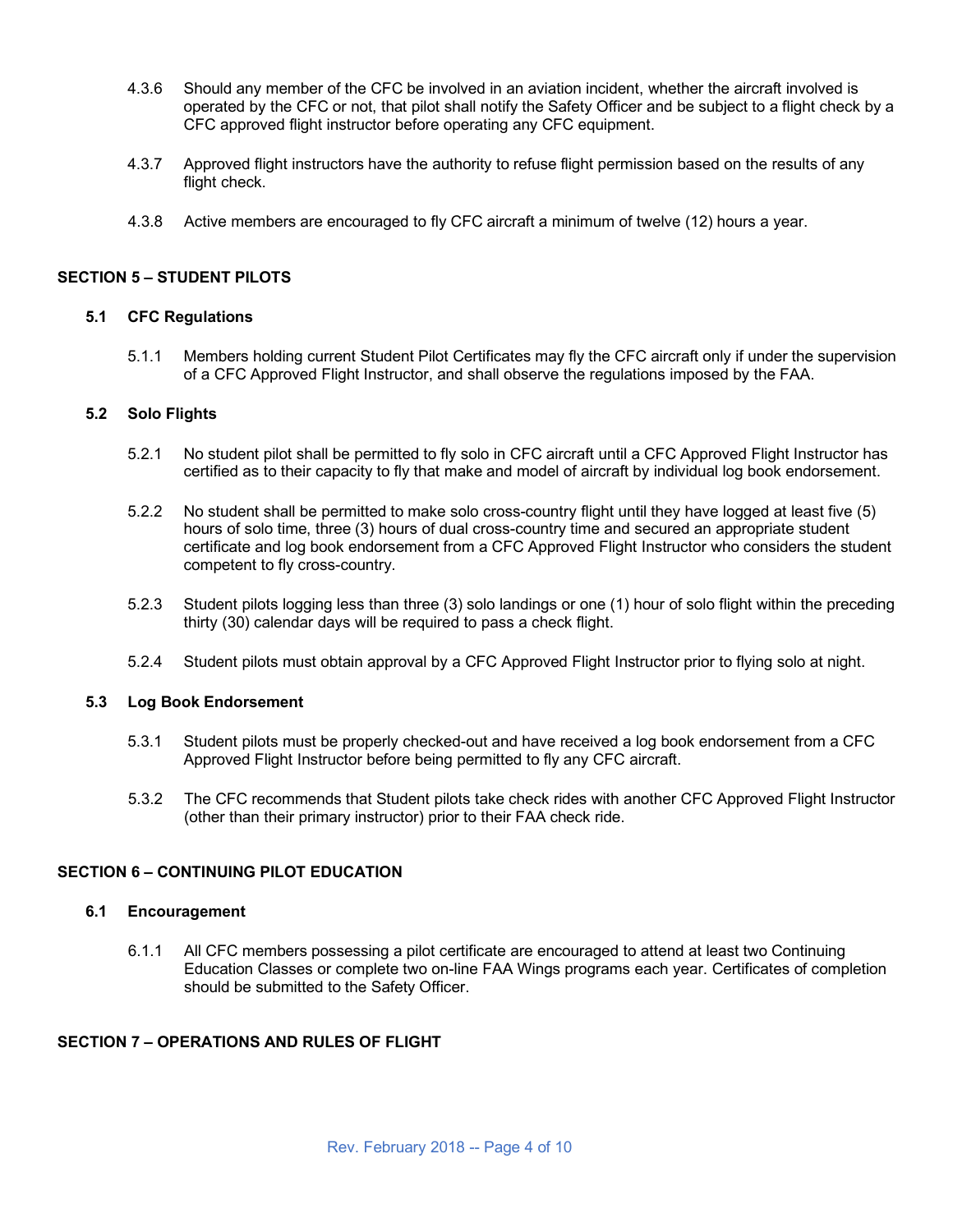# **7.1 Suspension of Flying Privileges**

7.1.1 Any member of the Board shall have the power to suspend a member's flight privileges for cause, as described in Section 5 of the CFC By-Laws.

# **SECTION 8 – SCHEDULING OF AIRCRAFT**

#### **8.1 Reserving Aircraft through the Schedule Master System**

- 8.1.1 All aircraft must be scheduled in advance by accessing Schedule Master, the CFC's online scheduling system. This process will help ensure that the aircraft is available when scheduled.
- 8.1.2 An aircraft schedule shall be maintained for each aircraft operated by the CFC, and all flights shall be scheduled in advance. The time reserved should cover the period from the beginning of the pre-flight inspection until the aircraft is back at the home field, serviced, and ready for the next member to fly.
- 8.1.3 Members may access the Schedule Master System 24 hours a day, via the Internet (https://my.schedulemaster.com), or by phone (800-414-6114).
- 8.1.4 The information required for scheduling a flight is: member name, aircraft and/or instructor scheduled, date and time range resource(s) will be used, and destination of flight.
- 8.1.5 If the aircraft has not been taken within 30 minutes of a scheduled use 2 hour or less, or 60 minutes of a scheduled use greater than 2 hours, another member may consider it canceled and use it during the remaining scheduled time period. The assuming member shall:
	- 8.1.5.1 Make an attempt to contact the individual by phone, text, or email.
	- 8.1.5.2 Leave a note in the hangar.
	- 8.1.5.3 Access Schedule Master (see contact information in 8.1.3) and reserve the desired time.
	- 8.1.5.4 If the flight extends past the previously scheduled time, schedule the extra time on Schedule Master.

#### **8.2 Individuals Authorized to Schedule and Fly the CFC Aircraft**

- 8.2.1 Active Members in good standing are allowed to schedule the CFC aircraft.
- 8.2.2 CFC Approved Flight Instructor may schedule the aircraft for their students who are active members at the request of their student. CFC Approved Flight Instructors may not fly the CFC aircraft unless they are with their student who is an active member, or unless they themselves are a CFC Active Member.
- 8.2.3 CFC Approved Flight Instructors may schedule the aircraft and check out new candidates for CFC flight instructors at the request of the Board.

# **8.3 Cancellations**

8.3.1 If the scheduled flight must be canceled for any reason, it is the member's responsibility to access the Schedule Master system and remove their name from the schedule as far in advance as possible. Members wishing to be notified of cancellations should sign up for email alerts for schedule changes in the Schedule Master system.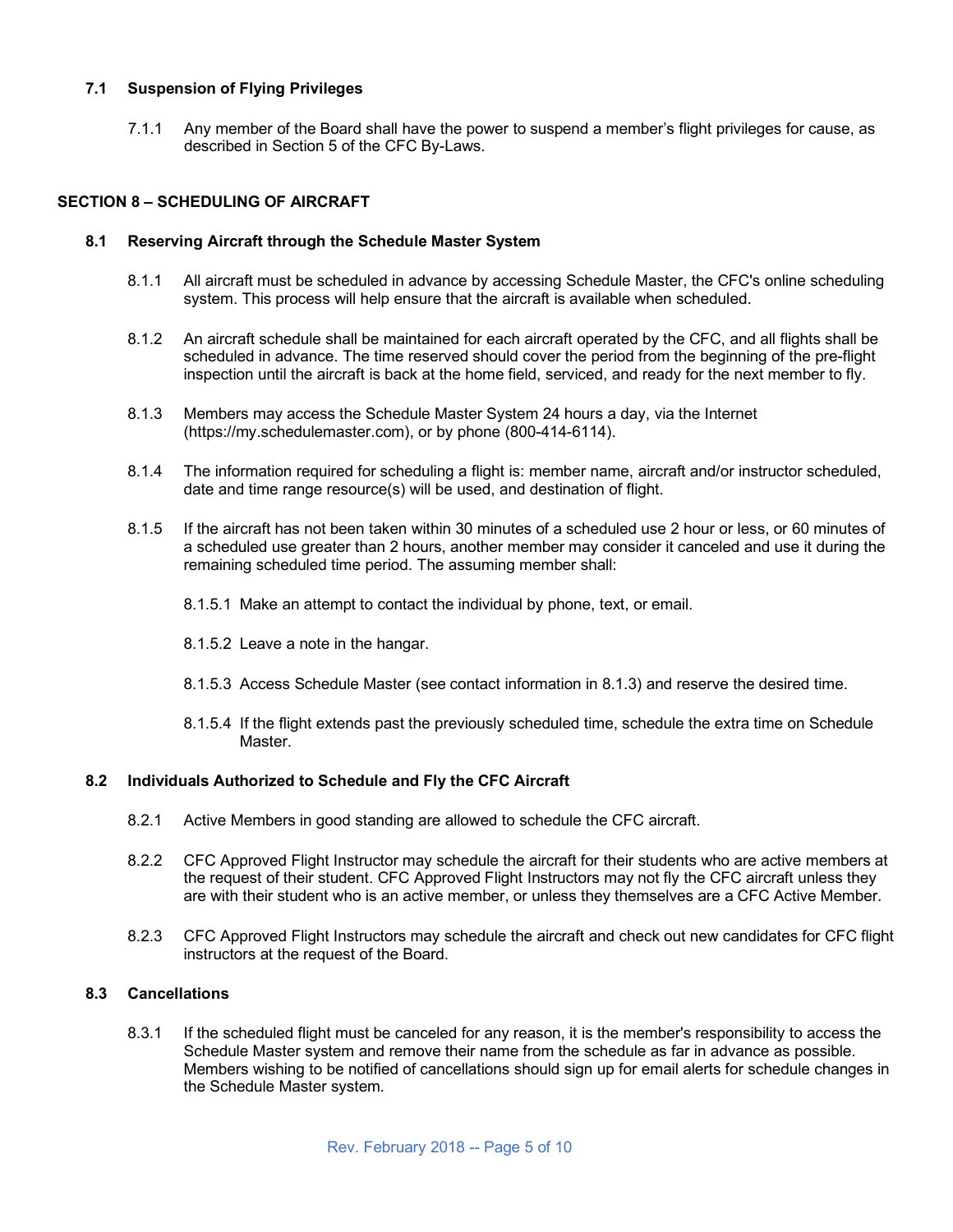8.3.2 Always be courteous to your fellow CFC member and have the aircraft back on time. If you must return later than scheduled, access the Schedule Master system as early as possible and notify directly any member on the schedule that will be impacted by your late arrival. If you return early, update your schedule on Schedule Master so that members may be notified of the aircraft availability. Members wishing to be notified of availability changes should sign up for email alerts for schedule changes in the Schedule Master system.

# **8.4 Responsibility**

8.4.1 Each member shall be held responsible for the aircraft scheduled from the moment they commence the preflight inspection prior to flight until the aircraft has been properly serviced and secured after the flight.

# **SECTION 9 – OPERATIONS**

# **9.1 Landings**

- 9.1.1 Aircraft landings shall be made on regular Sectional designated airports and airstrips only.
- 9.1.2 No open field, beach or roadway landings allowed, except in an emergency.
- 9.1.3 Use of soft field airports (e.g., Stuart Airpark, Point Roberts) designated on regular Sectionals is allowed if conditions are suitable, and all precautions are taken to ascertain their suitability prior to use. The member should contact the field manager to get accurate conditions prior to attempting a landing. Use of any non-sectional suitable airstrip can be made with prior approval of the Board.

# **9.2 Run Ups**

9.2.1 Aircraft shall be "run up" on asphalt or cement concrete, or grass and not on any area with loose gravel or debris.

### **9.3 Cross-Country Flights**

- 9.3.1 For purposes of these regulations, any flight that exceeds fifty (50) nautical miles from home base, is over mountainous terrain, or is away from the field for a period exceeding three (3) hours shall be deemed a cross-country flight.
- 9.3.2 Pilots may schedule cross-country trips by accessing the Schedule Master system. Listing the destination of the flight is mandatory.
- 9.3.3 All cross-country flights beyond 250 statute miles or over four days require the approval of the Safety Officer prior to departure.
- 9.3.4 Flight plans are encouraged to be filed with the FAA for all cross-country flights.

# **9.4 Expenses**

- 9.4.1 CFC fuel cards are available in each aircraft for fueling at the fuel pumps at the home field at KBLI.
- 9.4.2 Away from KBLI the pilot shall pay for all other operating expenses and repairs incurred, including fuel. Legitimate expenses will be reimbursed upon presentation of bills and receipts to the Treasurer.

### **9.5 Fueling**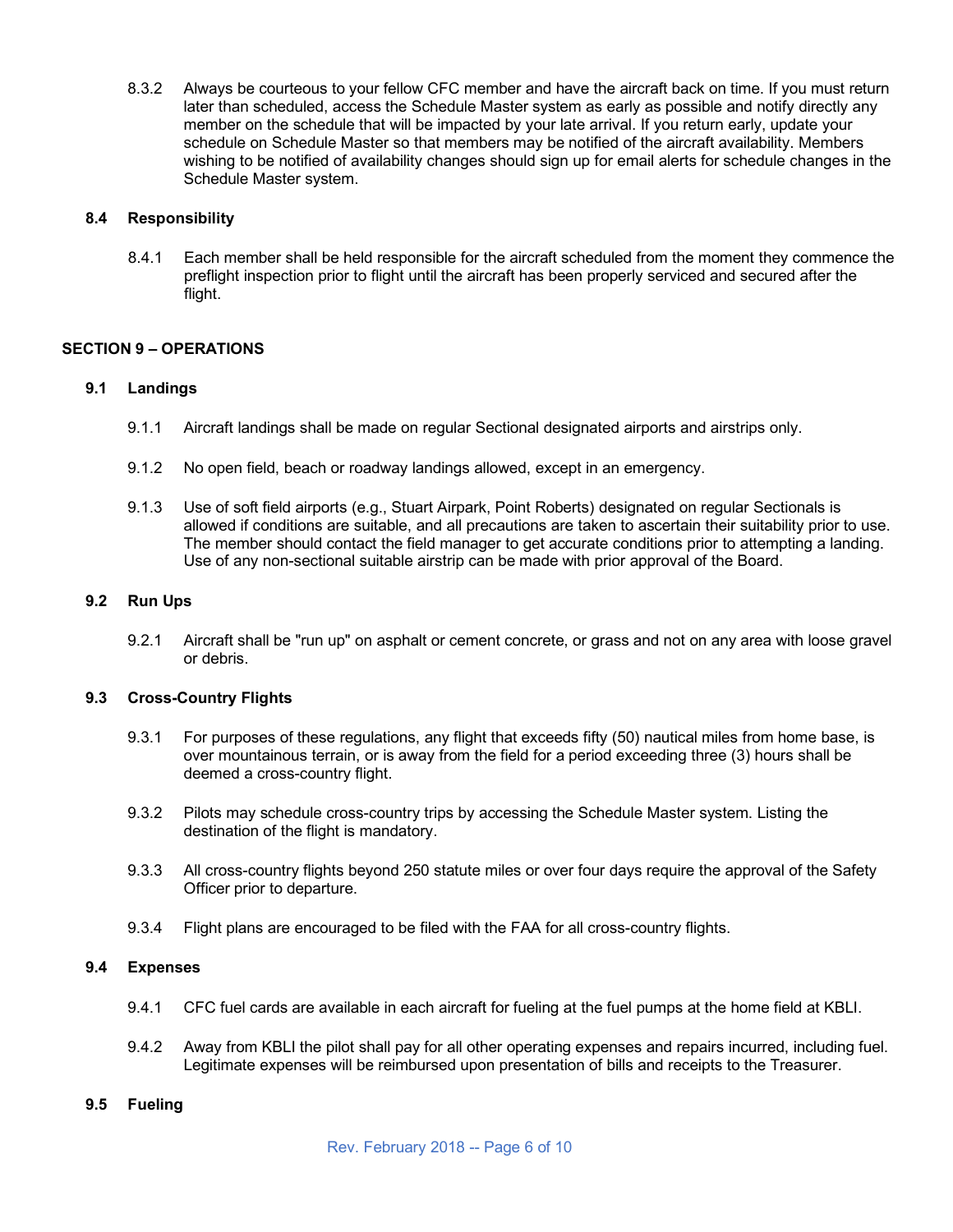- 9.5.1 The CFC has been able to negotiate discounted fuel rates at our local field (KBLI). CFC members should fuel the aircraft at our local field before beginning their flight. If the aircraft is fueled at another location the club member will be responsible for the difference in fuel cost from our negotiated rate. If available at KBLI, members are expected to utilize the self-serve fuel pumps with the CFC fuel cards in each aircraft. In the event a member elects to use a full-service fueling service when a self-serve facility is available, the member will be responsible for any difference in price.
- 9.5.2 Members shall fuel the Warrior up to the "tabs" (less than 34 total gallons) after returning from a flight. The Skylane shall be filled to about 50 gallons after returning from a flight. Members are encouraged to check with pilots utilizing the aircraft after them in order to determine their fuel needs and to coordinate fueling.
- 9.5.3 Members are to use extreme care when fueling the aircraft. The fuel nozzle must not contact the wing surface during fueling.
- 9.5.4 CFC members using their personal credit cards for fuel, will be credited at the "home" per gallon rate.

### **9.6 Use of Club Aircraft**

- 9.6.1 Passengers may not be carried for compensation or hire; they can, however, share expenses per FAA regulations.
- 9.6.2 No member of the CFC shall use any CFC equipment for hire, nor shall the member rent or lend any CFC equipment to any other person or group of persons for any purpose whatsoever.
- 9.6.3 Active members holding a pilot certificate other than student pilot may carry non-members as passengers in CFC aircraft, providing that the CFC member is in command of the aircraft at all times.
- 9.6.4 Entitlements may be made to members by the Board to allow for new member recruitment. The Board may offset flight time or provide credits for members participating in Board approved recruitment activities as determined by the Board, in advance of any such activities.

#### **SECTION 10 – EQUIPMENT**

### **10.1 Information Supplied in CFC Aircraft**

10.1.1 The following information shall be posted or carried in all CFC aircraft: list of standard tower light signals, approved flight or owner's manual, pre-flight and post-flight checklists, a no-smoking sign, the minimum equipment list, and the FAA registration number of that aircraft.

# **SECTION 11 – INSPECTION AND MAINTENANCE OF AIRCRAFT**

#### **11.1 Certified Mechanic**

- 11.1.1 Maintenance on CFC aircraft is normally performed by a FAA approved mechanic.
- 11.1.2 No individual may remove any unit from any aircraft for maintenance, unless specifically approved by the Maintenance Officer. The unit must be inspected by a FAA Certified mechanic prior to reinstallation on the aircraft.

### **11.2 Engine Maintenance**

11.2.1 Lubrication is prescribed by the appropriate aircraft flight manual.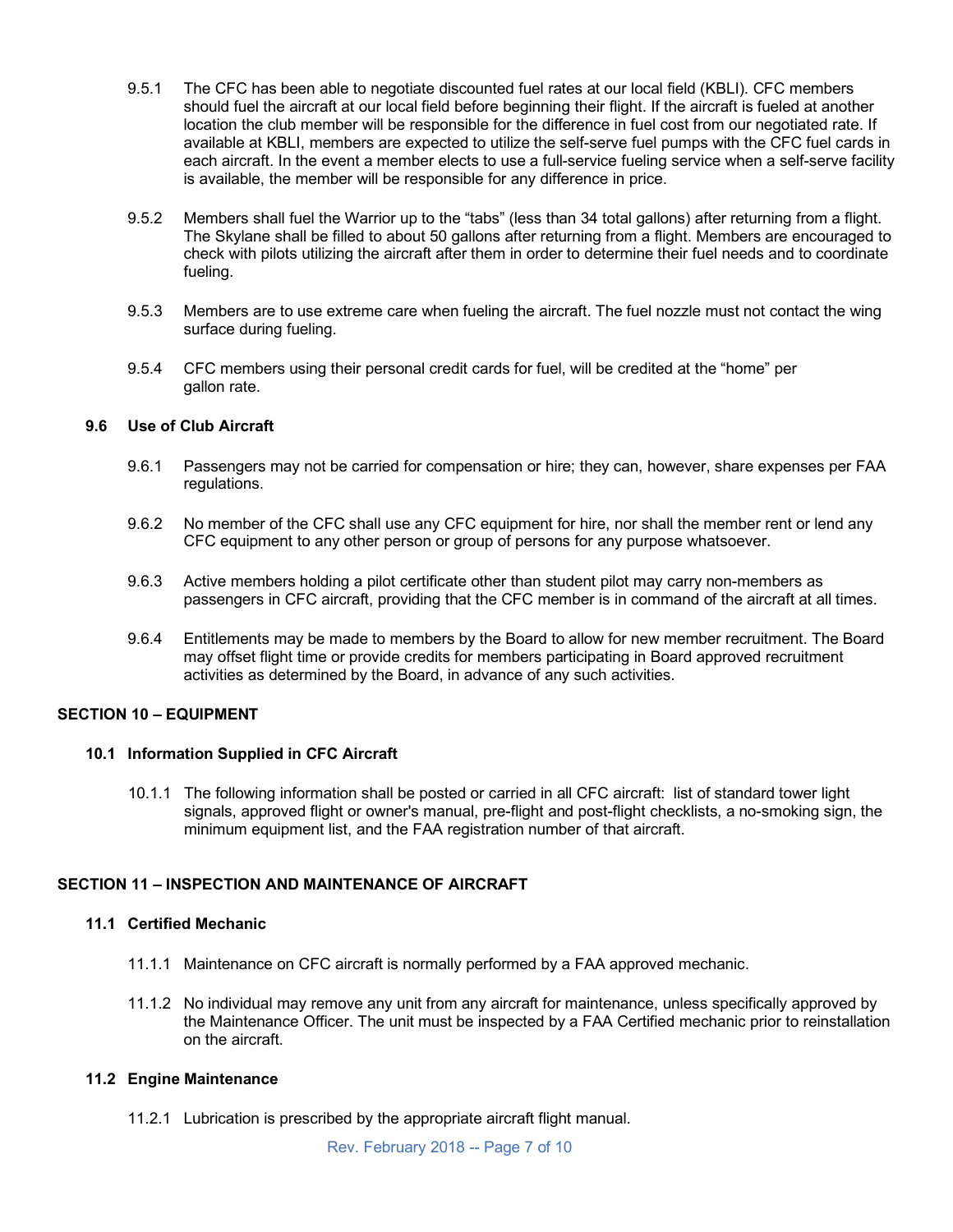- 11.2.2 An engine inspection is due every 100-tachometer hours of flight. An FAA Certified mechanic must perform this inspection and an entry must be made in the Aircraft Engine Logbook.
- 11.2.3 No individual may remove any unit from any engine for maintenance without express approval by the Maintenance Officer. The unit must be inspected by an FAA Certified mechanic prior to reinstallation on the engine.

# **11.3 Fuel and Oil Inspection**

11.3.1 Prior to each flight, both the fuel and oil levels shall be checked. The aircraft fuel shall be 100 LL, and shall be checked for contaminants and color by taking a sample from the sediment bowl drain and each wing drain.

# **11.4 Pilot's Responsibilities**

- 11.4.1 It shall be the responsibility of each CFC member prior to flight to see that the aircraft is airworthy and that all accessories are complete and in good working order.
- 11.4.2 A visual inspection of the aircraft shall be accomplished prior to each flight. This general inspection will include checking the flight and control surfaces, engine, fuselage, struts, tires, safety nuts and bolts, etc.
- 11.4.3 Cross-country flights shall be made with, either a one (1) hour reserve of fuel or sufficient fuel to reach an alternate airport, whichever is greater.
- 11.4.4 The Pilot in Command shall be responsible for properly securing the aircraft after each flight. Adequate steps must be taken to protect the aircraft from wind and weather, and all items of the post-flight checklist must be complied with. When securing the aircraft, ensure that all tie-downs are snug; all electrical systems are off, and controls locks are properly installed.
- 11.4.5 An Active Member must occupy the seat normally considered that of pilot-in-command, except in the case of a CFC Approved Flight Instructor, or as approved by the Board.
- 11.4.6 Any member may ground a CFC aircraft when deemed necessary in the interest of safety and/or in compliance with FAA, State or Local rules and regulations. Grounding is accomplished by attaching a note to the instrument panel of the aircraft and immediately notifying the Maintenance Officer. While tagged, the aircraft may not be started, taxied, or flown without specific approval of a member of the Board. The note may only be removed upon approval of a member of the Board.
- 11.4.7 All garbage and debris must be removed from the aircraft after each flight and the cabin tidied up for the next member's use. A hand-held vacuum cleaner is available in the hangar for CFC use.

# **SECTION 12 – CLUB RATES AND FEES**

### **12.1 Aircraft Hourly Rates**

- 12.1.1 The hourly flight rates of aircraft are determined and set by the Board based on the operational costs of the aircraft. Adjustments are made as needed to meet the financial needs of the CFC.
- 12.1.2 Aircraft rental rates are posted on the CFC's web site, www.chuckanutflyingclub.com, and in the hangars.
- 12.1.3 Effective March 1, 2018 any CFC member who introduces an individual who becomes an Active Member may receive \$100.00 credited to their flight account.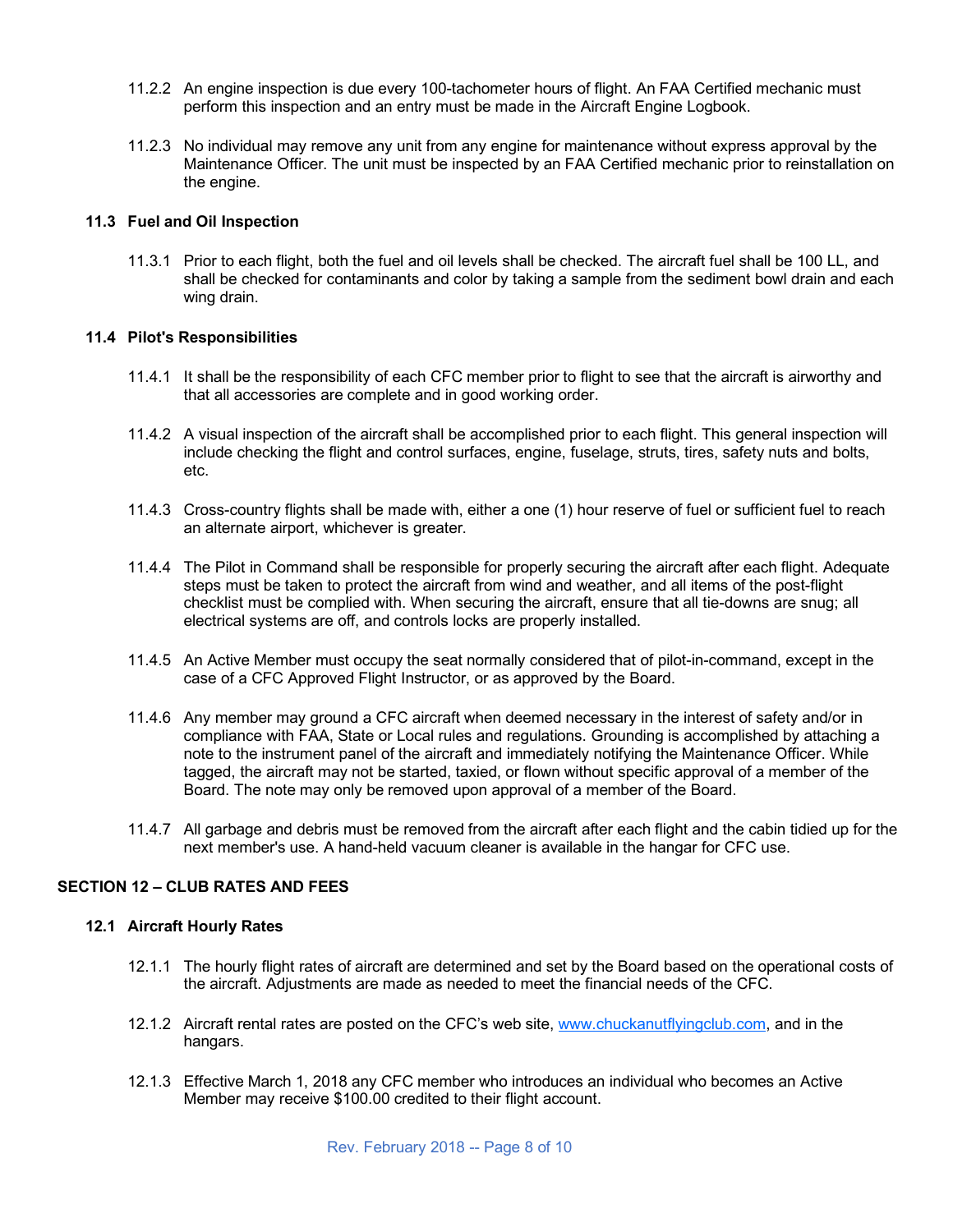# **12.2 Application Fee**

- 12.2.1 The application fee is to be submitted with the Application for Membership form to the CFC Membership Officer.
- 12.2.2 This fee is refundable in the event the Board does not accept the application, or the pilot requesting membership elects to withdraw his/her application prior to formal acceptance into the CFC.
- 12.2.3 Application fees are non-refundable once the applicant becomes a member of the CFC.
- 12.2.4 Effective March 1, 2018, the Application fee is \$1,000.00.

#### **12.3 Monthly Fees**

- 12.3.1 Monthly dues are collected to offset fixed and variable operational expenses that the CFC incurs on behalf of its members.
- 12.3.2 Payment of the monthly dues can be sent to the CFC Post Office Box, or a check can be placed in the black deposit box located in each aircraft hangar.
- 12.3.3 Effective March 1, 2018, active members are assessed \$90.00 per month, which is due on the first day of the month.
- 12.3.4 Effective March 1, 2018, inactive members are assessed \$10.00 per month, which is due on the first day of the month.
- 12.3.5 CFC Approved Flight Instructors, that are not members, are not assessed monthly dues.
- 12.3.6 Effective March 1, 2018, family members who are also Active Members (e.g., dependents who are 21 years old and younger or spouses of Active Members), will be assessed \$60.00 per month for dues (family rate).

#### **12.4 Special Assessments**

- 12.4.1 Special assessments may be applied to the accounts of the CFC members for expenses that are not considered routine (fuel bladder replacement, prop replacement, etc).
- 12.4.2 Non-routine expenses will be considered those expenses greater than \$2500.
- 12.4.3 Special assessments will normally be applied equally to all active members, and pro-rated for inactive members, but may, at the judgment of the Board, be applied in a prorated manner, based on aircraft usage and member status.

# **SECTION 13 – TIME AND EXPENSE RECORDS**

#### **13.1 Recordkeeping and Aircraft Usage Fees**

- 13.1.1 Each flight must be logged on the appropriate flight sheet located in each hangar after each flight. All items on the flight sheet should be filled out completely.
- 13.1.2 The duration of each flight shall be computed by the aircraft's tachometer (e.g., tach time). All flying time shall be recorded to the nearest hundredth hour. If the meter reading is between numbers, the next higher hundredth hour shall be used. Tach time is used to assess flying time in order to support proper